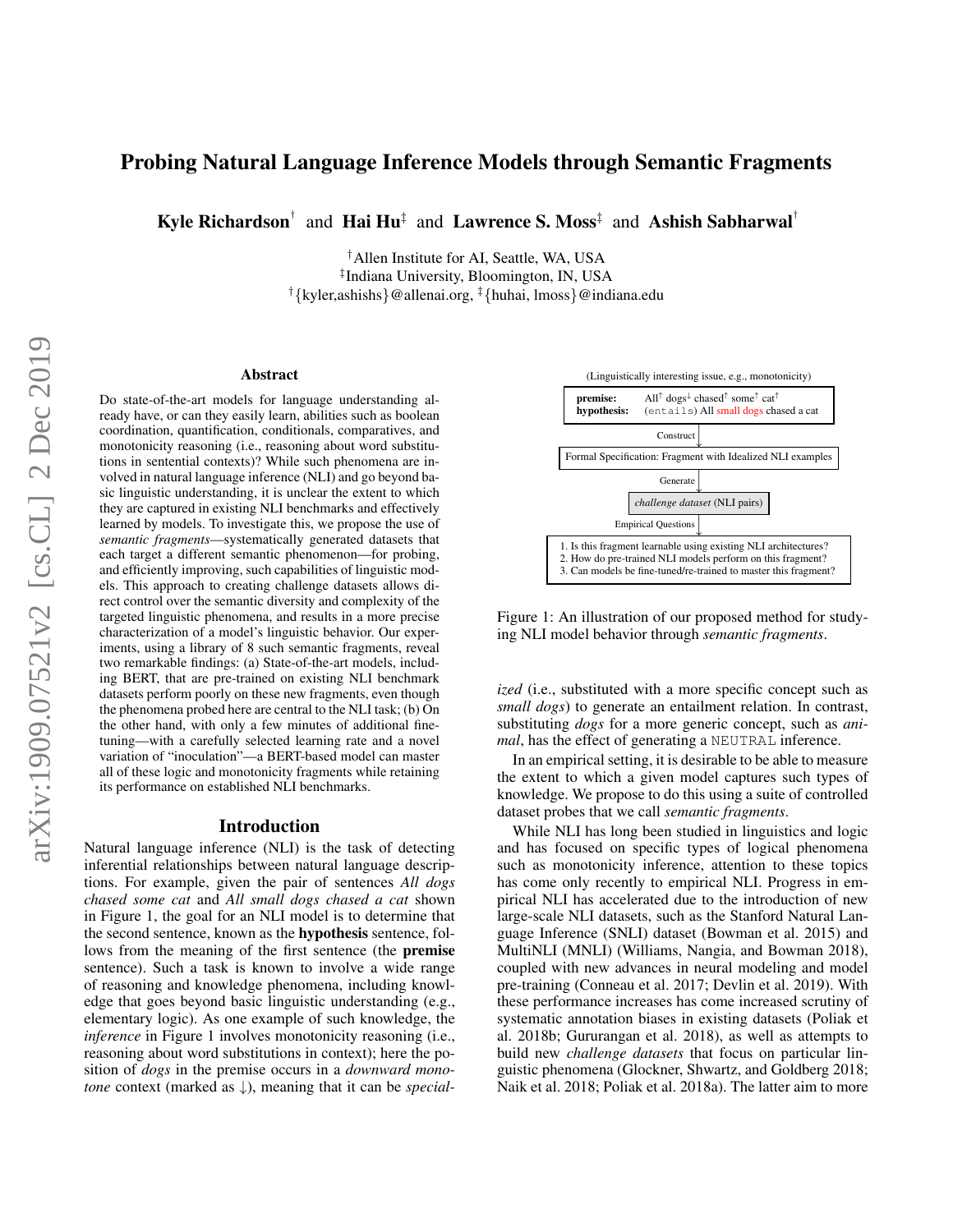definitively answer questions such as: are models able to effectively learn and extrapolate complex knowledge and reasoning abilities when trained on benchmark tasks?

To date, studies using challenge datasets have largely been limited by the simple types of inferences that they included (e.g., lexical and negation inferences). They fail to cover more complex reasoning phenomena related to logic, and primarily use adversarially generated corpus data, which sometimes makes it difficult to identify exactly the particular semantic phenomena being tested for. There is also a focus on datasets that are easily able to be constructed and/or verified using crowd-sourcing techniques. Adequately evaluating a model's *competence* on a given reasoning phenomena, however, often requires datasets that are hard even for humans, but that are nonetheless based on sound formal principles (e.g., reasoning about monotonicity where, in contrast to the simple example in Figure 1, several nested downward monotone contexts are involved to test the model's capacity for compositionality, cf. Lake and Baroni (2017)).

In contrast to existing work on challenge datasets, we propose using *semantic fragments*—synthetically generated challenge datasets, of the sort used in linguistics, to study NLI model behavior. Semantic fragments provide the ability to systematically control the semantic complexity of each new challenge dataset by bringing to bear the expert knowledge excapsulated in formal theories of reasoning, making it possible to more precisely identify model performance and competence on a given linguistic phenomenon. While our idea of using fragments is broadly applicable to any linguistic or reasoning phenomena, we look at eight types of fragments that cover several fundamental aspects of reasoning in NLI, namely, monotonicity reasoning using two newly constructed challenge datasets as well as six other fragments that probe into rudimentary logic using new versions of the data from Salvatore, Finger, and Hirata Jr (2019).

As illustrated in Figure 1, our proposed method works in the following way: starting with a particular linguistic fragment of interest, we create a formal specification (or a formal rule system with certain guarantees of correctness) of that fragment, with which we then automatically generate a new *idealized* challenge dataset, and ask the following three empirical questions. 1) Is this particular fragment learnable from scratch using existing NLI architectures (if so, are the resulting models useful)? 2) How well do large state-of-theart pre-trained NLI models (i.e., models trained on all known NLI data such as SNLI/MNLI) do on this task? 3) Can existing models be *quickly* re-trained or re-purposed to be robust on these fragments (if so, does mastering a given linguistic fragment affect performance on the original task)?

We emphasize the *quickly* part in the last question; given the multitude of possible fragments and linguistic phenomena that can be formulated and that we expect a widecoverage NLI model to cover, we believe that models should be able to efficiently learn and adapt to new phenomena as they are encountered without having to learn entirely from scratch. In this paper we look specifically at the question: are there particular linguistic fragments (relative to other fragments) that are hard for these pre-trained models to adapt to or that confuse the model on its original task?

On these eight fragments, we find that while existing NLI architectures can effectively learn these particular linguistic pheneomena, pre-trained NLI models do not perform well. This, as in other studies (Glockner, Shwartz, and Goldberg 2018), reveals weaknesses in the ability of these models to generalize. While most studies into linguistic probing end the story there, we take the additional step to see if attempts to continue the learning and re-fine-tune these models on fragments (using a novel and cheap *inoculation* (Liu, Schwartz, and Smith 2019) strategy) can improve performance. Interestingly, we show that this yields mixed results depending on the particular linguistic phenomena and model being considered. For some fragments (e.g., comparatives), re-training some models comes at the cost of degrading performance on the original tasks, whereas for other phenomena (e.g., monotonicity) the learning is more stable, even across different models. These findings, and our technique of obtaining them, make it possible to identify the degree to which a given linguistic phenomenon *stresses* a benchmark NLI model, and suggest a new methodology for quickly making models more robust.

### Related Work

The use of semantic fragments has a long tradition in logical semantics, starting with the seminal work of Montague (1973), as well as earlier work on NLI (Cooper et al. 1996). We follow Pratt-Hartmann (2004) in defining a *semantic fragment* more precisely as a subset of a language *equipped with semantics which translate sentences in a formal system such as first-order logic*. In contrast to work on empirical NLI, such linguistic work often emphasizes the complex cases of each phenomena in order measure *competence* (see Chomsky (1965) for a discussion about *competence* vs. *performance*). For our fragments that test basic logic, the target formal system includes basic boolean algebra, quantification, set comparisons and counting (see Figure 2), and builds on the datasets from Salvatore, Finger, and Hirata Jr (2019). For our second set of fragments that focus on monotonicity reasoning, the target formal system is based on the *monotonicity calculus* of van Benthem (1986) (see review by Icard and Moss (2014)). To construct these datasets, we build on recent work on automatic polarity projection (Hu and Moss 2018; Hu, Chen, and Moss 2019; Hu et al. 2019).

Our work follows other attempts to learn neural models from fragments and small subsets of language, which includes work on syntactic probing (McCoy, Pavlick, and Linzen 2019; Goldberg 2019), probing basic reasoning (Weston et al. 2015; Geiger et al. 2018; 2019) and probing other tasks (Lake and Baroni 2017; Chrupała and Alishahi 2019; Warstadt et al. 2019). Geiger et al. (2018) is the closest work to ours. However, they intentionally focus on artificial fragments that deviate from ordinary language, whereas our fragments (despite being automatically constructed and sometimes a bit pedantic) aim to test naturalistic subsets of English. In a similar spirit, there have been other attempts to collect datasets that target different types of inference phenomena (White et al. 2017; Poliak et al. 2018a), which have been limited in linguistic complexity. Other attempts to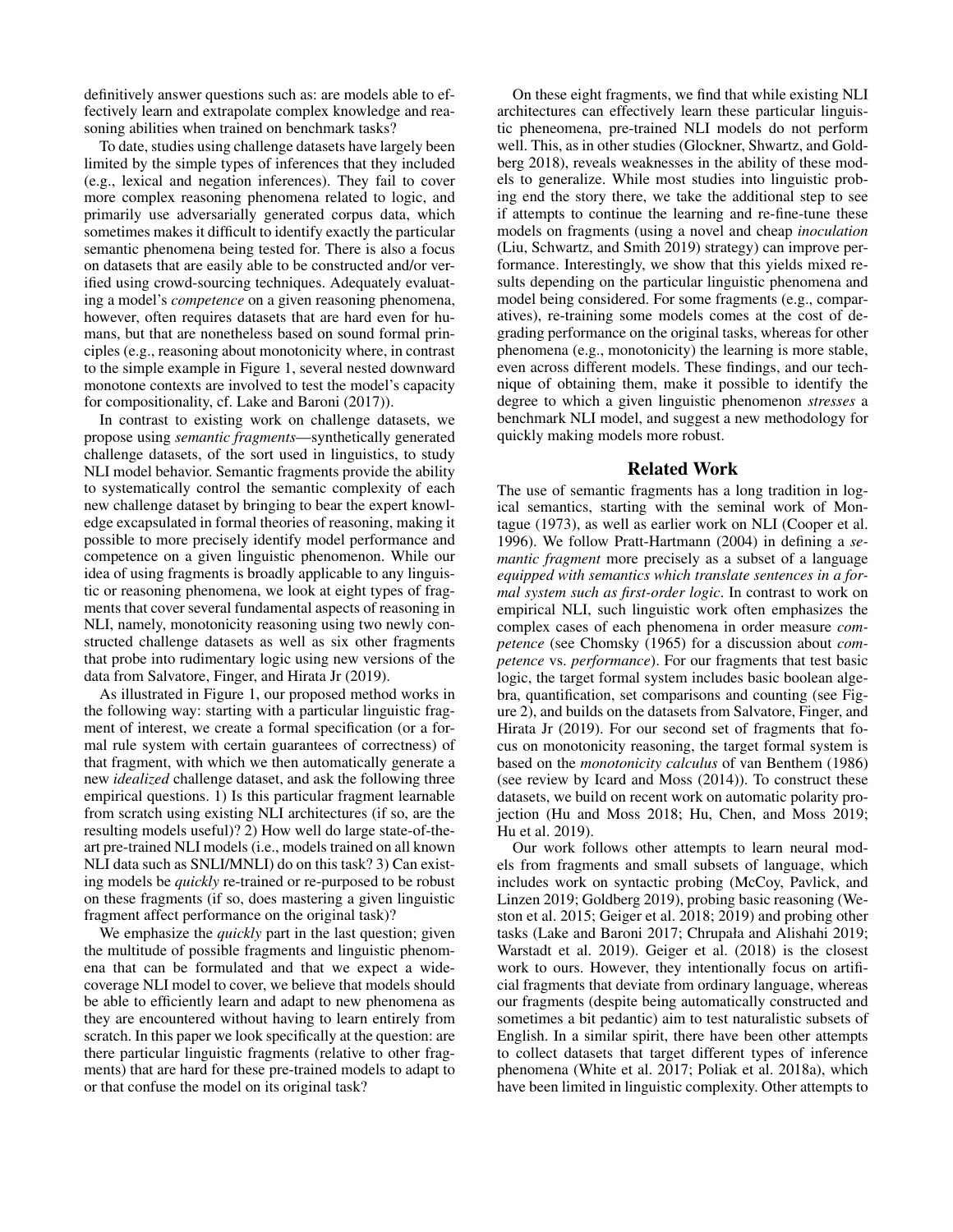| <b>Fragments</b> | <b>Example</b> (premise, label, hypothesis)                                                                                              | Genre            | <b>Vocab. Size</b> | # Pairs | Avg. Sen. Len. |
|------------------|------------------------------------------------------------------------------------------------------------------------------------------|------------------|--------------------|---------|----------------|
| Negation         | Laurie has only visited Nephi, Marion has only visited Calistoga.<br>CONTRADICTION Laurie didn't visit Calistoga                         | Countries/Travel | 3.581              | 5.000   | 20.8           |
| Boolean          | Travis, Arthur, Henry and Dan have only visited Georgia<br>ENTAILMENT Dan didn't visit Rwanda                                            | Countries/Travel | 4,172              | 5,000   | 10.9           |
| Ouantifier       | Everyone has visited every place<br>NEUTRAL Virgil didn't visit Barry                                                                    | Countries/Travel | 3.414              | 5.000   | 9.6            |
| Counting         | Nellie has visited Carrie, Billie, John, Mike, Thomas, Mark, , and Arthur.<br>ENTAILMENT Nellie has visited more than 10 people.         | Countries/Travel | 3.879              | 5.000   | 14.0           |
| Conditionals     | Francisco has visited Potsdam and if Francisco has visited Potsdam<br>then Tyrone has visited Pampa ENTAILMENT Tyrone has visited Pampa. | Countries/Travel | 4.123              | 5.000   | 15.6           |
| Comparatives     | John is taller than Gordon and Erik, and Mitchell is as tall as John<br>NEUTRAL Erik is taller than Gordon.                              | People/Height    | 1,315              | 5,000   | 19.9           |
| Monotonicity     | All black mammals saw exactly 5 stallions who danced ENTAILMENT<br>A brown or black poodle saw exactly 5 stallions who danced            | Animals          | 119                | 10.000  | 9.38           |
| SNLI+MNLI        | During calf roping a cowboy calls off his horse.<br>CONTRADICTION A man ropes a calf successfully.                                       | Mixed            | 101.110            | 942,069 | 12.3           |

Figure 2: Information about the semantic fragments considered in this paper, where the top four fragments test basic logic (Logic Fragments) and the last fragment covers monotonicity reasoning (Mono. Fragment).

study complex phenomena such as monotonicity reasoning in NLI models has been limited to training data augmentation (Yanaka et al. 2019b), whereas we create several new challenge test sets to directly evaluate NLI performance on each phenomenon (see Yanaka et al. (2019a) for closely related work that appeared concurrently with our work).

Unlike existing work on building NLI challenge datasets (Glockner, Shwartz, and Goldberg 2018; Naik et al. 2018), we focus on the trade-off between mastering a particular linguistic fragment or phenomena independent of other tasks and data (i.e., Question 1 from Figure 1), while also maintaining performance on other NLI benchmark tasks (i.e., related to Question 3 in Figure 1). To study this, we introduce a novel variation of the *inoculation through finetuning* methodology of Liu, Schwartz, and Smith (2019), which emphasizes maximizing the model's *aggregate* score over multiple tasks (as opposed to only on challenge tasks). Since our new challenge datasets focus narrowly on particular linguistic phenomena, we take this in the direction of seeing more precisely the extent to which a particular linguistic fragment stresses an existing NLI model. In addition to the task-specific NLI models looked at in Liu, Schwartz, and Smith (2019), we inoculate with the state-of-the-art pretrained BERT model, using the fine-tuning approach of Devlin et al. (2019), which itself is based on the transformer architecture of Vaswani et al. (2017).

# Some Semantic Fragments

As shown in Figure 1, given a particular semantic fragment or linguistic phenomenon that we want to study, our starting point is a formal specification of that fragment (e.g., in the form of a set of templates/formal grammar that encapsulate expert knowledge of that phenomenon), which we can sample in order to obtain a new challenge set. In this section, we describe the construction of the particular fragments we investigate in this paper, which are illustrated in Figure 2. While these particular fragments seem to capture many of the core phenomena involved in NLI, we emphasize that any

arbitrary linguistic fragment of interest could be constructed and subjected to the sets of experiments we describe in the next section.

The Logic Fragments The first set of fragments probe into problems involving rudimentary logical reasoning. Using a fixed vocabulary of people and place names, individual fragments cover *boolean coordination* (boolean reasoning about conjunction and), simple negation, quantification and quantifier scope (quantifier), comparative relations, set counting, and conditional phenomena all related to a small set of traveling and height relations.

These fragments (with the exception of the conditional fragment, which was built specially for this study) were first built using the set of verb-argument templates first described in Salvatore, Finger, and Hirata Jr (2019). Since their original rules were meant for 2-way NLI classification (i.e., ENTAILMENT and CONTRADICTION), we repurposed their rule sets to handle 3-way classification, and added other inference rules, which resulted in some of the simplified templates shown in Figure 3. For each fragment, we uniformly generated 3,000 training examples and reserved 1,000 examples for testing. As in Salvatore, Finger, and Hirata Jr (2019), the people and place names for testing are drawn from an entirely disjoint set from training. We also reserve 1,000 for development. While we were capable of generating more data, we follow Weston et al. (2015) in limiting the size of our training sets to 3,000 since our goal is to learn from as little data as possible, and found 3,000 training examples to be sufficient for most fragments and models.

As detailed in Figure 2, these new fragments vary in complexity, with the negation fragment (which is limited to verbal negation) being the least complex in terms of linguistic phenomena. We also note that all other fragments include basic negation and boolean operators, which we found to help preserve the naturalness of the examples in each fragment. As shown in last column of Figure 2, some of our frag-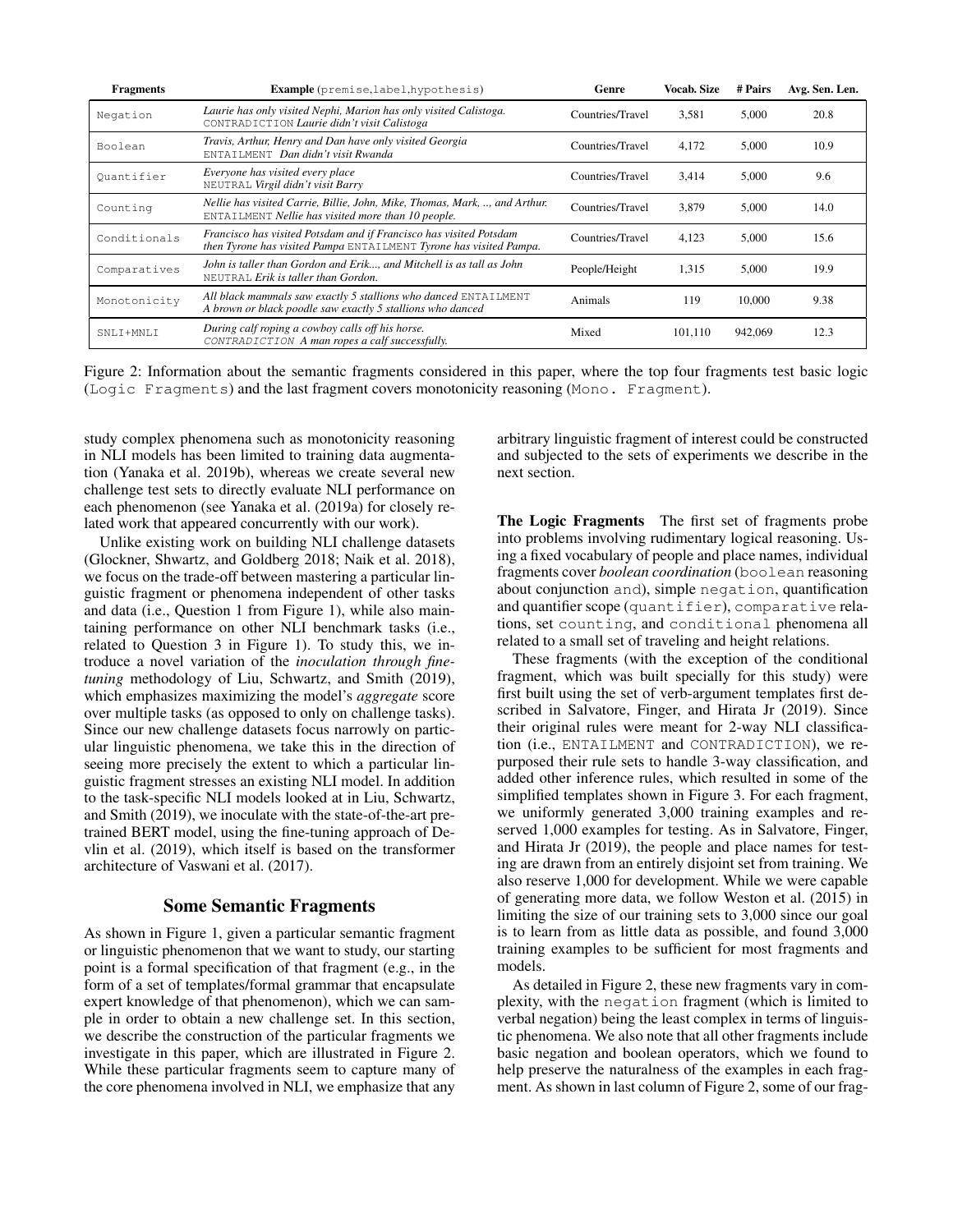| <b>Logic Fragment</b> | <b>Rule Template:</b> [ premise ], $\{$ hypothesis <sub>1</sub> , $\} \Rightarrow$ label; Labeled Examples (simplified)                                                                                                                                                                                  |
|-----------------------|----------------------------------------------------------------------------------------------------------------------------------------------------------------------------------------------------------------------------------------------------------------------------------------------------------|
| Negation              | Dave <sub>x</sub> has only visited Israel <sub>n</sub> , Dave <sub>x</sub> didn't <sub>n</sub> visit Israel <sub>n</sub><br>$[only-did-p(x)], \neg p(x)$<br>$\Rightarrow$ CONTRADICTION                                                                                                                  |
|                       | Dave <sub>x</sub> has only visited Israel <sub>p</sub> , Dave <sub>x</sub> didn't visit Russia <sub>n'</sub><br>$[only-did-p(x)], \neg p'(x)$<br>$\Rightarrow$ ENTAILMENT                                                                                                                                |
|                       | Dave <sub>x</sub> has only visited Israel <sub>p</sub> , Bill <sub>x</sub> didn't <sub>-</sub> visit Israel <sub>p</sub><br>$[only-did-p(x)], \neg p(x')$<br>$\Rightarrow$ NEUTRAL                                                                                                                       |
| Boolean               | Dustin <sub>x1</sub> , Milton <sub>x2</sub> ,  have only visited Equador <sub>p</sub> ; Dustinx <sub>1</sub> didn't <sub>n</sub> visit Equador <sub>p</sub><br>$[p(x_1) \wedge  \wedge p(x_n)]$ , $\neg p(x_i)$<br>$\Rightarrow$ CONTRADICTION                                                           |
|                       | Dustin <sub>x</sub> only visited <sub>p</sub> Portugal <sub>1</sub> and Spain <sub>2</sub> ; James <sub>n</sub> , didn't <sub>-</sub> visit <sub>p</sub> Spain,<br>$[p_1(x_1) \wedge  \wedge p_n(x_n)]$ , $\neg p_i(x')$<br>$\Rightarrow$ NEUTRAL                                                        |
|                       | $[p_1(x) \wedge  \wedge p_n(x)], \neg p'(x)$<br>Dustin <sub>x</sub> only visited <sub>p</sub> Portugal <sub>1</sub> and Spain <sub>2</sub> ; Dustin <sub>x</sub> didn't <sub>-visit<sub>p</sub> Germany</sub><br>$\Rightarrow$ ENTAILMENT                                                                |
| Conditional           | Dave visited Israel <sub>n</sub> and if Dave visited Israel <sub>n</sub> then $\rightarrow$ Bill visited Russia <sub>a</sub> ; Bill visited Russia <sub>a</sub> .<br>$[(p \rightarrow q) \land p]$ , q<br>$\Rightarrow$ ENTAILMENT                                                                       |
|                       | Dave visited Israel <sub>n</sub> and if Dave visited Israel <sub>n</sub> then $\rightarrow$ Bill visited Russia <sub>n</sub> ; Bill didn't visit Russia <sub>n</sub> .<br>$[(p \rightarrow q) \land p]$ , $\neg q$<br>$\Rightarrow$ CONTRADICTION                                                        |
|                       | Dave didn't visit Israel <sub>p</sub> , and if Dave visited Israel <sub>p</sub> then $\rightarrow$ Bill visited Russia <sub>g</sub> ; Bill visited Russia <sub>p</sub> .<br>$[(p \rightarrow q) \land \neg p]$ , $\{q, \neg q\}$<br>$\Rightarrow$ NEUTRAL                                                |
| Quantifier            | Everyone $\forall x$ visited every country ; Someone $\exists x$ didn't visit bordan<br>$[\forall x.\forall y. p(x,y) ], \exists x. \iota y. \neg p(x,y)$<br>$\Rightarrow$ CONTRADICTION                                                                                                                 |
|                       | $\left[\exists x.\forall y. p(x,y)\right], \, \mu x.\exists y. \left\{\neg p(x,y), p(x,y)\right\}$<br>Someone $\exists x$ visited <sub>p</sub> every person <sub>u</sub> ; $\text{Tim}_{Lx}$ didn't, visit <sub>p</sub> someone $\exists y$<br>$\Rightarrow$ NEUTRAL                                     |
|                       | Someone <sub><math>\exists x</math></sub> visited <sub>p</sub> every <sub><math>\forall</math></sub> person <sub>u</sub> ; A person <sub><math>\exists x</math></sub> visited <sub>p</sub> Mark <sub>ty</sub><br>$[\exists x.\forall y. p(x,y)], \exists x. \iota y. p(x,y)$<br>$\Rightarrow$ ENTAILMENT |

Figure 3: A simplified description of some of the templates used for 4 of the logic fragments (stemming from Salvatore, Finger, and Hirata Jr (2019)) expressed in a quasi-logical notation with predicates  $p$ , q, only-did-p and quantifiers  $\exists$  (there exists),  $\forall$  (for all),  $\iota$  (there exists a unique) and boolean connectives ( $\land$  (and),  $\rightarrow$  (if-then),  $\neg$  (not)).

ments (notably, negation and comparatives) have, on average, sentence lengths that exceed that of benchmark datasets. This is largely due to the productive nature of some of our rules. For example, the comparatives rule set allows us to create arbitrarily long sentences by generating long lists of people that are being compared (e.g., In *John is taller than* ..., we can list up to 15 people in the subsequent list of people).

Whenever creating synthetic data, it is important to ensure that one is not introducing into the rule sets particular annotation artifacts (Gururangan et al. 2018) that make the resulting challenge datasets trivially learnable. As shown in the top part of Table 1, which we discuss later, we found that several strong baselines failed to solve our fragments, showing that the fragments, despite their simplicity and constrained nature, are indeed not trivial to solve.

The Monotonicity Fragments The second set of fragments cover monotonicity reasoning, as first discussed in the introduction. This fragment can be described using a regular grammar with polarity facts according to the monotonicity calculus, such as the following: *every* is *downward* monotone/entailing in its first argument but *upward* monotone/entailing in the second, denoted by the  $\sqrt{ }$  and  $\uparrow$  arrows in the example sentence *every*<sup>↑</sup> *small*<sup>↓</sup> *dog*<sup>↓</sup> *ran*<sup>↑</sup> . We have manually encoded monotonicity information for 14 types of quantifiers (*every*, *some*, *no*, *most*, *at least 5*, *at most 4*, etc.) and negators (*not*, *without*) and generated sentences using a simple regular grammar and a small lexicon of about 100 words. We then use the system described by Hu and Moss  $(2018)^1$ to automatically assign arrows to every token (see Figure 4, note that = means that the inference is *neither* monotonically up or down in general). Because we manually encoded the monotonicity information of each token in the lexicon and built sentences via a controlled set of grammar rules, the resulting arrows assigned by Hu and Moss (2018) can be proved to be correct.

Once we have the sentences with arrows, we use the al-

gorithm of Hu, Chen, and Moss (2019) to generate *pairs* of sentences with ENTAIL, NEUTRAL or CONTRADICTORY relations, as exemplified in Figure 4. Specifically, we first define a *knowledge base* that stores the relations of the lexical items in our lexicon, e.g.,  $poodle \leq dog \leq mammal \leq an$ *imal*; also, *waltz*  $\leq$  *dance*  $\leq$  *move*; and *every*  $\leq$  *most*  $\leq$  *some*  $= a$ . For nouns,  $\le$  can be understood as the subset-superset relation. For higher-type objects like the determiners above, see Icard and Moss (2013) for discussion. Then to generate entailments, we perform *substitution* (shown in Figure 4 in blue). That is, we substitute upward entailing tokens or constituents with something "greater than or equal to"  $(\ge)$ them, or downward entailing ones with something "less than or equal to" them. To generate neutrals, substitution goes the reverse way. For example, *all*<sup>↑</sup> *dogs*<sup>↓</sup> *danced*<sup>↑</sup> ENTAIL *all poodles danced*, while *all*<sup>↑</sup> *dogs*<sup>↓</sup> *danced*<sup>↑</sup> *NEUTRAL all mammals danced*. This is due to the facts which we have seen: *poodle*  $\leq$  *dog*  $\leq$  *mammal*. Simple rules such as "replace *some/many/every* in subjects by *no*" or "negate the main verb" are applied to generate contradictions.

Using this basic machinery, we generated two separate challenge datasets, one with limited complexity (e.g., each example is limited to 1 relative clause and uses an inventory of 5 quantifiers), which we refer to throughout as monotonicity (simple), and one with more overall quantifiers and substitutions, or monotonicity (hard) (up to 3 relative clauses and a larger inventory of 14 unique quantifiers). Both are defined over the same set of lexical items (see Figure 2).

### Experimental Setup and Methodology

To address the questions in Figure 1, we experiment with two task-specific NLI models from the literature, the ESIM model of Chen et al. (2017) and the decomposable-attention (Decomp-Attn) model of Parikh et al. (2016) as implemented in the AllenNLP toolkit (Gardner et al. 2018), and the pre-trained **BERT** architecture of Devlin et al.  $(2019)^2$ .

<sup>1</sup> https://github.com/huhailinguist/ccg2mono

<sup>&</sup>lt;sup>2</sup>We use the **BERT-base** uncased model in all experiments, as implemented in HuggingFace: https://github.com/huggingface/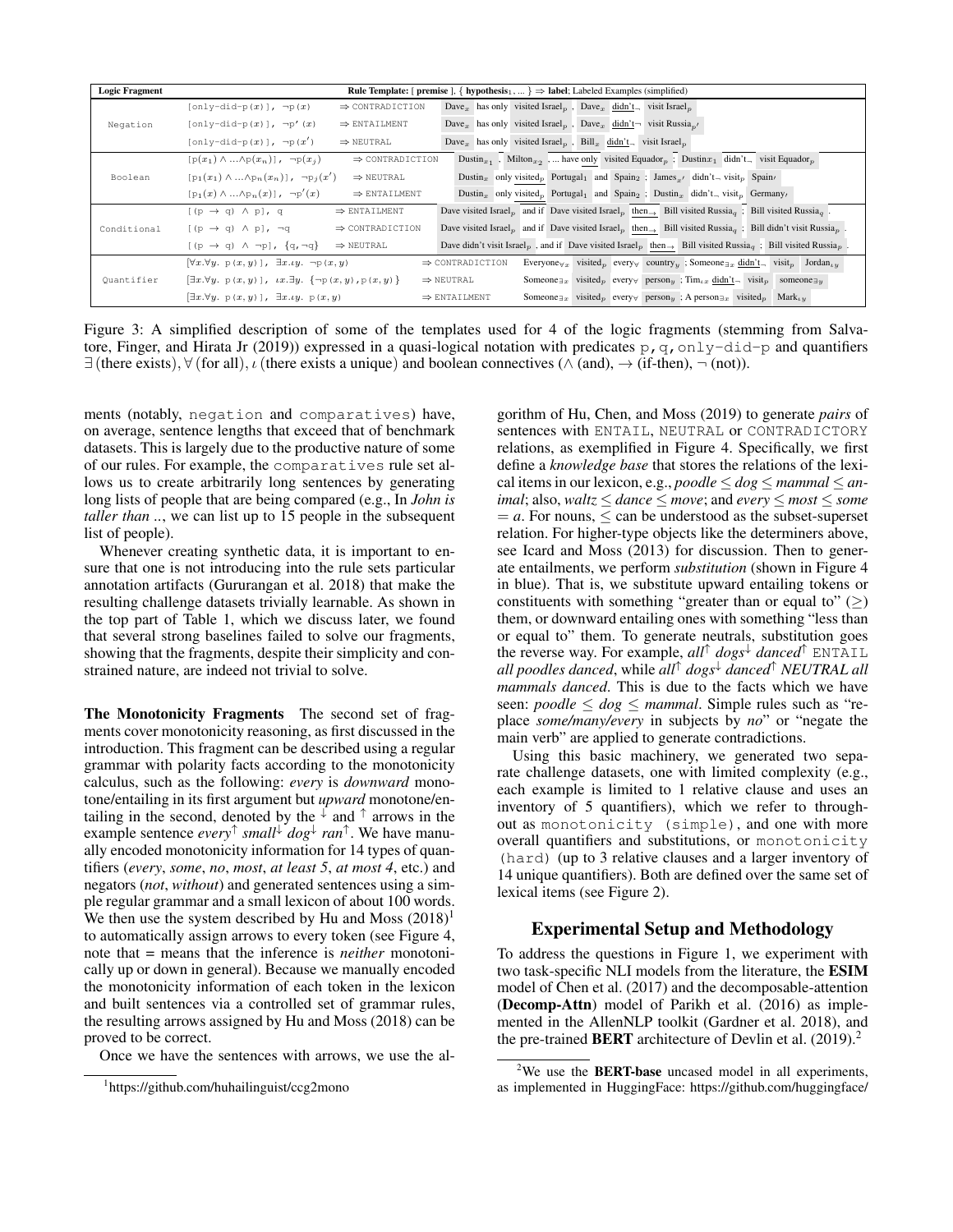

Figure 4: Generating ENTAILMENT for monotonicity fragments starting from the premise (top). Each node in the tree shows an entailment generated by one *substitution* (in blue). Substitutions are based on a hand-coded knowledge base with information such as: *all* ≤ *some/a*, *poo* $dle \leq dog \leq mammal$ , and *black mammal*  $\leq mammal$ . CONTRADICTION examples are generated for each inference using simple rules such as "replace *some/many/every* in subjects by *no*". NEUTRALs are generated in a reverse manner as the entailments.

When evaluating whether fragments can be learned from scratch (Question 1), we simply train models on these fragments directly using standard training protocols. To evaluate pre-trained NLI models on individual fragments (Question 2), we train BERT models on combinations of the SNLI and MNLI datasets from GLUE (Wang et al. 2018), and use pretrained ESIM and Decomp-Attn models trained on MNLI following Liu, Schwartz, and Smith (2019).

To evaluate whether a pre-trained NLI model can be retrained to improve on a fragment (Question 3), we employ the recent *inoculation by fine-tuning* method (Liu, Schwartz, and Smith 2019). The idea is to re-fine-tune (i.e., continue training) the models above using  $k$  pieces of fragment training data, where  $k$  ranges from 50 to 3,000 (i.e., a very small subset of the fragment dataset to the full training set; see horizontal axes in Figures 5, 6, and 7). The intuition is that by doing this, we see the extent to which this additional data makes the model more robust to handle each fragment, or stresses it, resulting in performance loss on its original benchmark. In contrast to re-training models from scratch with the original data augmented with our fragment data, fine-tuning on only the new data is substantially faster, requiring in many cases only a few minutes. This is consistent with our requirement discussed previously that training existing models to be robust on new fragments should be *quick*, given the multitude of fragments that we expect to encounter over time. For example, in coming up with new linguistic fragments, we might find newer fragments that are not represented in the model; it would be prohibitive to re-train the model each time entirely from scratch with its original data (e.g., the 900k+ examples in SNLI+MNLI) augmented with the new fragment.

Our approach to inoculation, which we call *lossless in-*

*oculation*, differs from Liu, Schwartz, and Smith (2019) in *explicitly* optimizing the aggregate score of each model on both its original and new task. More formally, let  $k$  denote the number of examples of fragment data used for fine-tuning. Ideally, we would like to be able to fine-tune each pre-trained NLI model architecture a (e.g., BERT) to learn a new fragment perfectly with a minimal  $k$ , while importantly—not losing performance on the original task that the model was trained for (e.g., SNLI or MNLI). Given that fine-tuning is sensitive to hyper-parameters, $3$  we use the following methodology: For each  $k$  we fine-tune  $J$ variations of a model architecture, denoted  $M_j^{a,k}$  for  $j \in$  $\{1, \ldots, J\}$ , each characterized by a different set of hyperparameters. We then identify a model  $M_*^{a,k}$  with the best *aggregated* performance based on its score  $S_{\text{frag}}(M_j^{a,k})$  on the fragment dataset and  $S_{\text{orig}}\big(M_j^{a,k}\big)$  on the original dataset. For simplicity, we use the average of these two scores as the aggregated score.<sup>4</sup> Thus, we have:

$$
M^{a,k}_{*} = \underset{M \in \{M^{a,k}_1,\ldots,M^{a,k}_J\}}{\operatorname{argmax}} \operatorname{AVG}\bigg(S_{\operatorname{frag}}(M),S_{\operatorname{orig}}(M)\bigg)
$$

By keeping the hyper-parameter space consistent among all fragments, the point is to observe how certain fragments behave relative to one another.

Additional Baselines To ensure that the challenge datasets that are generated from our fragments are not trivially solvable and subject to annotation artifacts, we implemented variants of the Hypothesis-Only baselines from Poliak et al. (2018b), as shown at the top of Table 1. This involves training a single-layered biLSTM encoder for the hypothesis side of the input, which generates a representation for the input using max-pooling over the hidden states, as originally done in Conneau et al. (2017). We used the same model to train a Premise-Only model that instead uses the premise text, as well as an encoder that looks at both the premise and hypothesis (Premise+Hyp.) separated by an artificial token (for more baselines, see Salvatore, Finger, and Hirata Jr (2019)).

#### Results and Findings

We discuss the different questions posed in Figure 1.

Answering Questions 1 and 2. Table 1 shows the performance of baseline models and pre-trained NLI models on our different fragments. In all cases, the baseline models did poorly on our datasets, showing the inherent difficulty of our challenge sets. In the second case, we see clearly that stateof-the-art models do not perform well on our fragments,

 $3$ We found all models to be sensitive to learning rate, and performed comprehensive hyper-parameters searches to consider different learning rates, # iterations and (for BERT) random seeds.

<sup>4</sup>Other ways of aggregating the two scores can be substituted. E.g., one could maximize  $S_{\text{frag}}(M_j^{a,k})$  while requiring that  $S_{\text{orig}}\big(M_j^{a,k}\big)$  is not much worse relative to when the model's hyperparameters are optimized directly for the original dataset.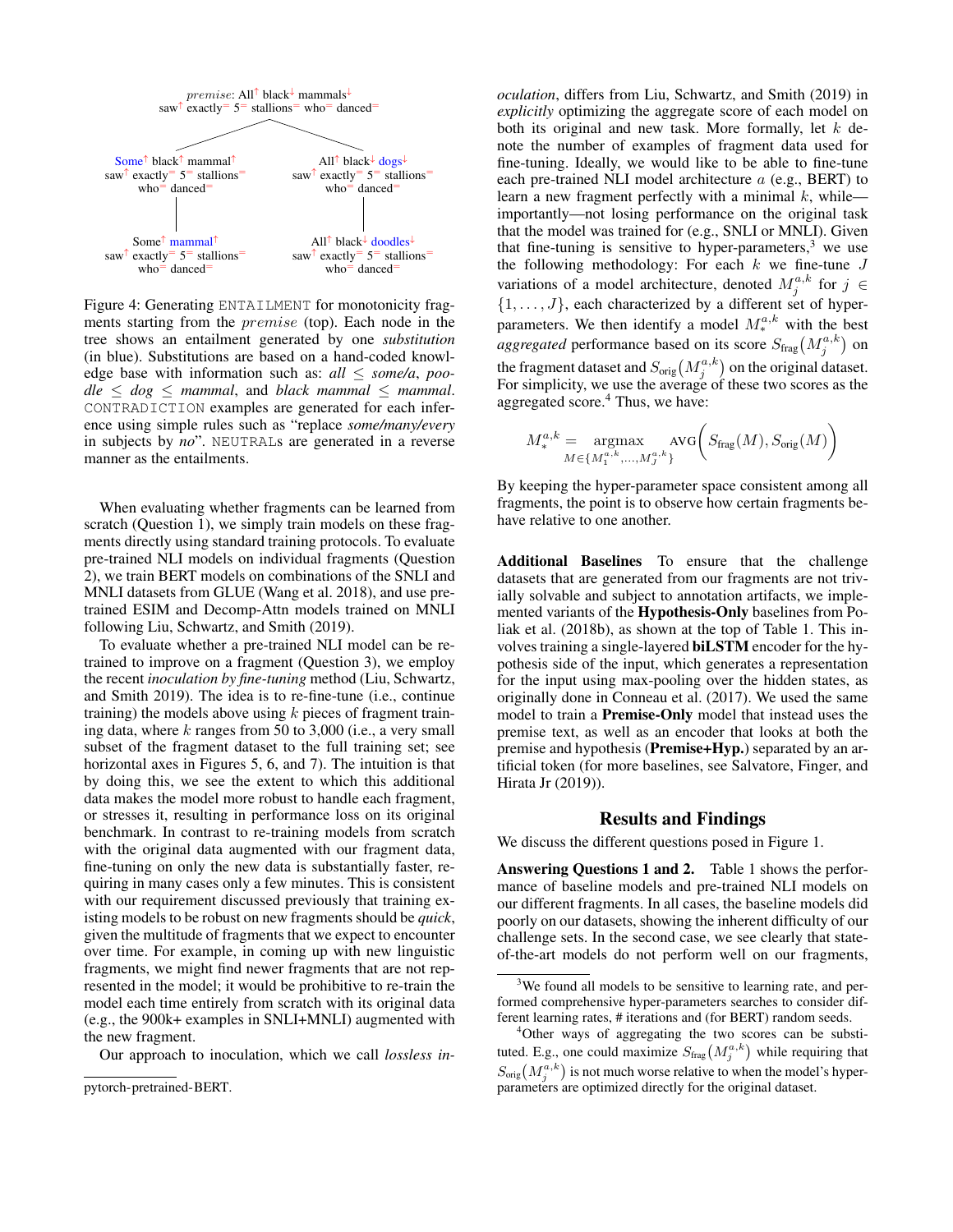| $\overline{\text{Model}_{\text{train_data}}}$<br><b>SNLI</b> Test |                                 | Logic Fragments (Avg. of 6) | Mono. Fragments (Avg. over 2) | <b>Breaking NLI</b> |  |
|-------------------------------------------------------------------|---------------------------------|-----------------------------|-------------------------------|---------------------|--|
|                                                                   | <b>Random/Trained Baselines</b> |                             |                               |                     |  |
| <b>Majority Baseline</b>                                          | 34.2                            | 34.6                        | 34.0                          |                     |  |
| <b>Hypothesis-Only biLSTM</b>                                     | 69.0                            | 49.3                        | 56.7                          |                     |  |
| <b>Premise-Only biLSTM</b>                                        | -                               | 44.3                        | 57.4                          |                     |  |
| Premise+Hyp. biLSTM                                               |                                 | 52.0                        | 59.1                          |                     |  |
| <b>Pre-Trained NLI Models</b>                                     |                                 |                             |                               |                     |  |
| $\mathbf{BERT}_{\texttt{SNLI+MNLI}}^{-1}$                         | 91.0                            | $-47.3$                     | 62.8                          | 95.8                |  |
| $\textbf{BERT}_{\texttt{SNLI}}$                                   | 90.7                            | 46.1                        | 56.8                          | 94.3                |  |
| <b>Decomp-Attn</b> <sub>SNLT</sub>                                | 86.4                            | 42.1                        | 48.4                          | 49.9                |  |
| $\mathbf{ESIM}_{\texttt{SNLI}}$                                   | 88.5                            | 44.3                        | 62.8                          | 68.7                |  |
| <b>MNLI Dev (Avg.)</b><br>Re-Trained Models with Fragments (fraq) |                                 |                             |                               |                     |  |
| $\overline{\text{BERT}}_{\text{SNLI+MNLI+frag}}^{-1}$             | 83.7<br>$\downarrow$ 1.3)       | $\overline{98.0}$           | 97.8                          |                     |  |
| $\textbf{ESIM}_\texttt{MNLI+frag}$                                | $(\downarrow 5.9)$<br>72.0      | 86.4                        | 96.5                          |                     |  |
| $Decomp\text{-}Attn_{MNLI+frag}$                                  | 66.1<br>$(\downarrow 6.7)$      | 71.7                        | 93.5                          |                     |  |

Table 1: Baseline models and model performance (accuracy %) on NLI benchmarks and challenge test sets (before and after re-training), including the **Breaking NLI** challenge set from Glockner, Shwartz, and Goldberg (2018). The arrows  $\downarrow$  in the last section show the average drop in accuracy on MNLI benchmark after re-training with the fragments.



Figure 5: Dev. results on training NLI models from scratch on the different fragments and architectures.

consistent with findings on other challenge datasets. One result to note is the high accuracy of BERT-based pre-trained models on the Breaking NLI challenge set of Glockner, Shwartz, and Goldberg (2018), which previously proved to be a difficult benchmark for NLI models. This result, we believe, highlights the need for more challenging NLI benchmarks, such as our new datasets.

Figure 5 shows the results of training NLI models from

scratch (i.e., without NLI pre-training on other benchmarks) on the different fragments. In nearly all cases, it is possible to train a model to master a fragment (with counting being the hardest fragment to learn). In other studies on learning fragments (Geiger et al. 2018; Salvatore, Finger, and Hirata Jr 2019), this is the main result reported, however, we also show that the resulting models perform below random chance on benchmark tasks, meaning that these models are not by themselves very useful for general NLI. This even holds for results on the GLUE diagnostic test (Wang et al. 2018), which was hand-created and designed to model many of the logical phenomena captured in our fragments.

We note that in the monotonicity examples, we included results on a development set (in dashed green) that was built by systematically paraphrasing all the nouns and verbs in the fragment to be disjoint from training. Even in this case, when lexical variation is introduced, the BERT model is robust (see Rozen et al. (2019) for a more systematic study of this type of generalization using BERT for NLI in different settings).

Answering Question 3. Figures 6 and 7 show the results of the re-training study. They compare the performance of a retrained model on the challenge tasks (dashed lines) as well as on its original benchmark tasks (solid lines)<sup>5</sup>. We discuss here results from the two illustrative fragments depicted in Figure 6. All 4 models can master Monotonicity Reasoning while retaining accuracy on their original benchmarks. However, non-BERT models lose substantial accuracy on their original benchmark when trying to learn comparatives, suggesting that comparatives are generally harder for models to learn. In Figure 7, we show the results for all other fragments, which show varied, though largely stable, trends depending on the particular linguistic phenomena.

At the bottom of Table 1, we show the resulting accuracies on the challenge sets and MNLI bechmark for each model after re-training (using the optimal model  $M_*^{a,k}$ , as described previously). In the case of  $\text{BERT}_{\text{SNLI+MNLI+frag}}$ , we see that despite performing poorly on these new chal-

<sup>&</sup>lt;sup>5</sup>For **MNLI**, we report results on the mismatched dev. set.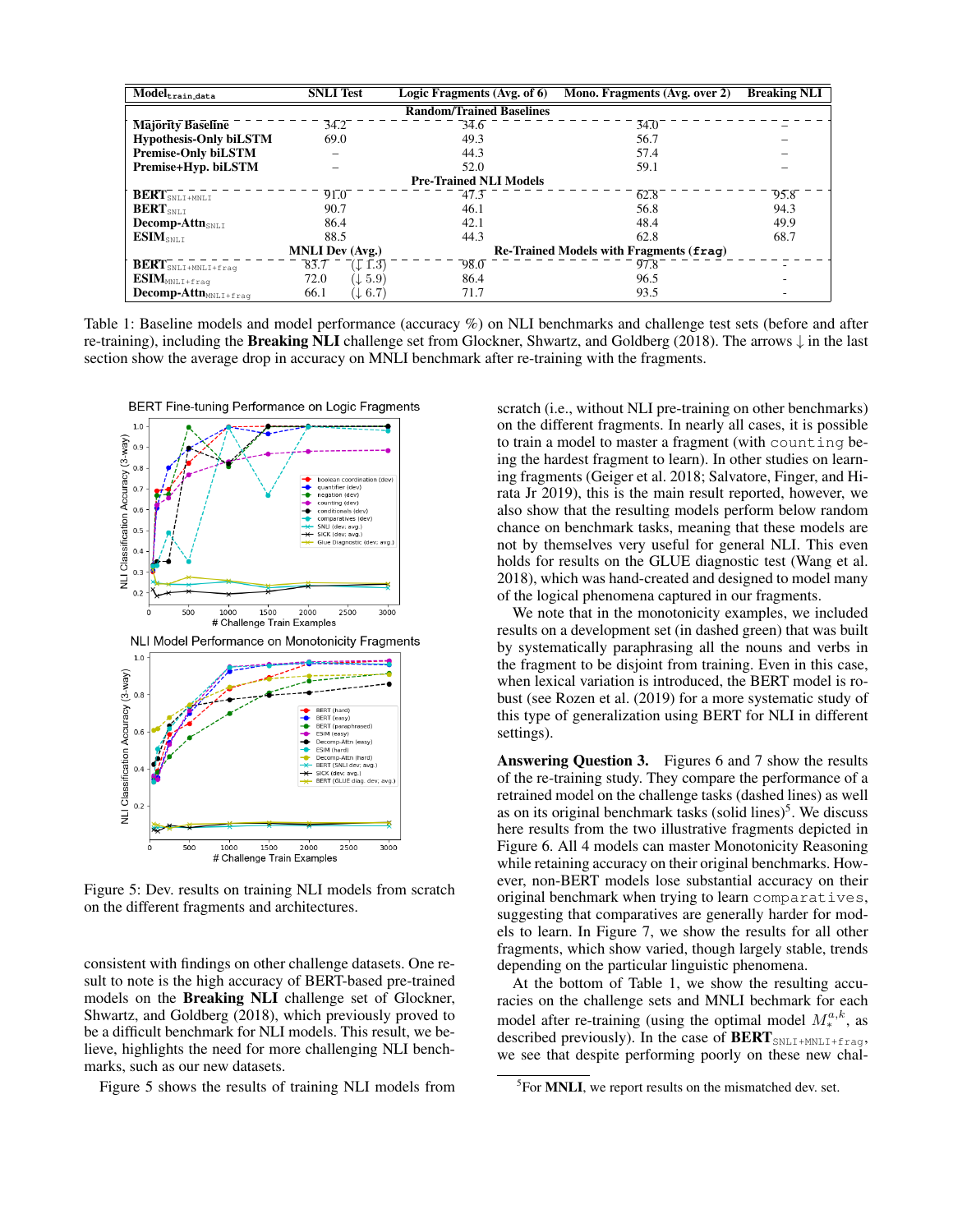

Figure 6: Inoculation results for two illustrative semantic fragments, Monotonicity Reasoning (left) and Comparatives (right), for 4 NLI models shown in different colors. Horizontal axis: number of fine-tuning challenge set examples used. Each point represents the model  $M_k^*$  trained using hyperparameters that maximize the accuracy averaged across the model's original benchmark dataset (solid line) and challenge dataset (dashed line).



Figure 7: Inoculation results for 6 semantic fragments not included in Figure 6, using the same setup.

lenge dataset before re-training, it can learn to master these fragments with minimal losses to performance on its original task (i.e., it only loses on average about 1.3% accuracy of the original MNLI dev set). In other words, it is possible teach BERT (given its inherent capacity) a new fragment quickly through re-training without affecting its original performance, assuming however that time is spent on carefully finding the optimal model.<sup>6</sup> For the other models, there is more of a trade-off; Decomp-Attn on average never quite masters the logic fragments (but does master the Monotonicity Fragments), and incurs an average 6.7% loss on MNLI after re-training. In the case of comparatives, the inability of the model to master this fragment likely reveals a certain architectural limitation of the model given that it is not sensitive to word-order. Given such losses, perhaps in such cases a more sophisticated re-training scheme is needed in order to optimally learn particular fragments.

# Discussion and Conclusion

We explored the use of *semantic fragments*—systematically controlled subsets of language—to probe into NLI models and benchmarks. Our investigation considered 8 particular fragments and new challenge datasets that center around basic logic and monotonicity reasoning. In answering the questions first introduced in Figure 1, we found that while existing NLI architectures are able to learn these fragments from scratch, the resulting models are of limited interest. Further, pre-trained models perform poorly on these new datasets (even relative to other available challenge benchmarks), revealing the weaknesses of these models. Interestingly, how-

<sup>&</sup>lt;sup>6</sup>We note that models without optimal aggregate performance are often prone to catastrophic forgetting.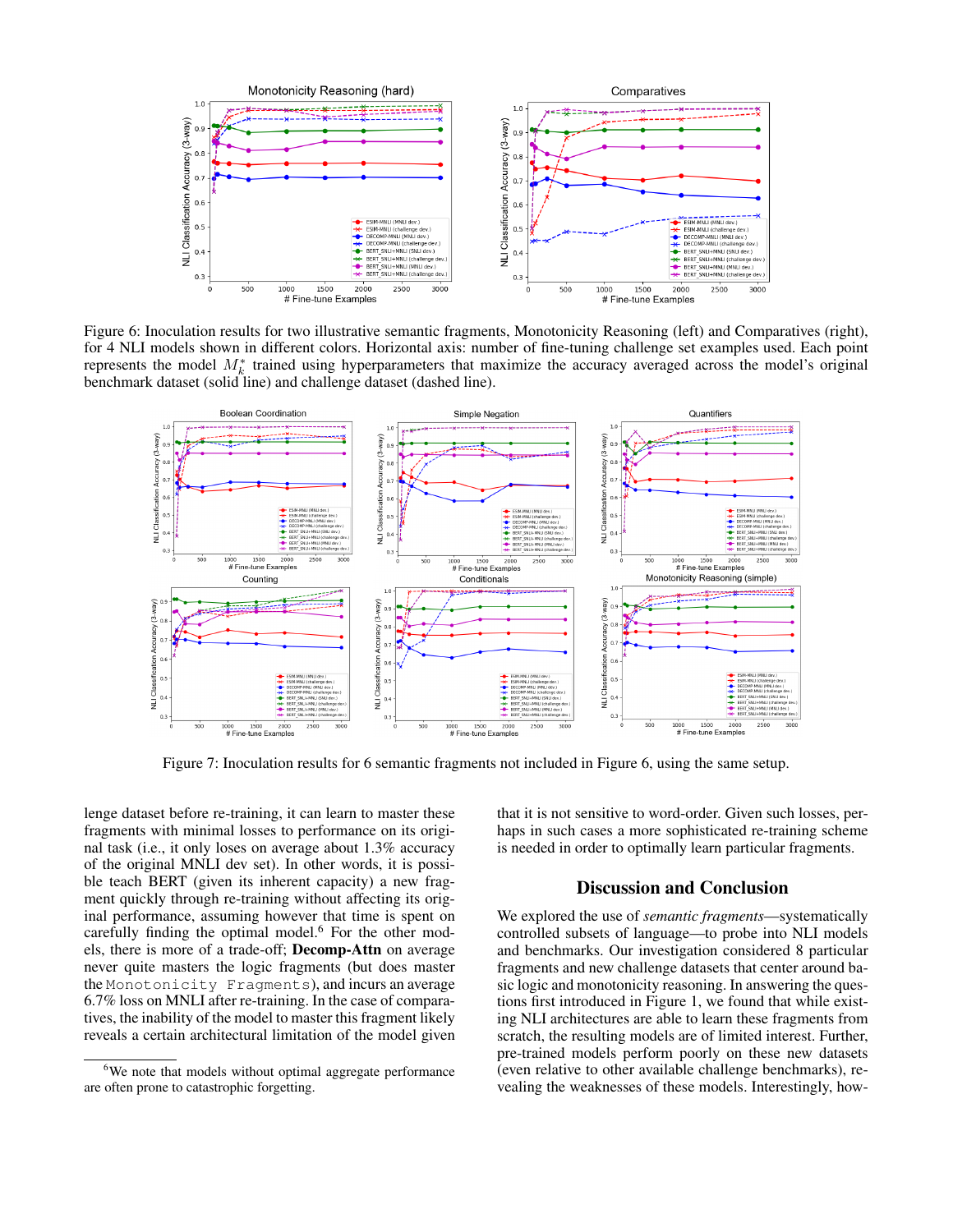ever, we show that many models can be quickly re-tuned (e.g., often in a matter of minutes) to master these different fragments using a novel variant of the *inoculation through fine-tuning* strategy (Liu, Schwartz, and Smith 2019) that we introduce called *lossless inoculation*.

Our results suggest the following methodology for improving models: Given a particular linguistic hole in an NLI model, one can plug this hole by simply generating synthetic data and using it to re-train a model. This methodology comes with some caveats, however: Depending on the model and particular linguistic phenomena, there may be some trade-offs with the model's original performance, which should first be looked at empirically and compared against other linguistic phenomena. Our work is one small step in trying to gather an inventory of NLI phenomena and look rigorously at model performance, which follows earlier work on NLI (see Zaenen, Karttunen, and Crouch (2005)).

Can we find more difficult fragments? Despite differences across various fragments, we largely found NLI models to be robust when tackling new linguistic phenomena and easy to quickly re-purpose (especially with BERT). This generally positive result begs the question: Are there more challenging fragments and linguistic phenomena that we should be studying?

The ubiquity of logical and monotonicity reasoning provides a justification for our particular fragments, and we take it as a positive sign that models are able to solve these tasks. As we emphasize throughout, however, our general approach is amenable to any linguistic phenomena, and future work may focus on developing more complicated fragments that capture a wider range of linguistic phenomena and inference. This could include, for example, efforts to extend to fragments in a way that moves beyond elementary logic to systematically target the types of commonsense reasoning known to be common in existing NLI tasks (LoBue and Yates 2011). We believe that semantic fragments are a promising way to introspect model performance generally, and can also be used to forge interdisciplinary collaboration between neural NLP research and traditional linguistics.

Benchmark NLI annotations and judgements are often imperfect and error-prone (cf. Kalouli, de Paiva, and Real (2017), Pavlick and Kwiatkowski (2019)), partly due to the loose way in which the task is traditionally defined (Dagan, Glickman, and Magnini 2005). For models trained on benchmarks such as SNLI, understanding model performance not only requires probing how each target model works, but also probing the particular flavor of NLI that is captured in each benchmark. We believe that our variant of inoculation and overall framework can also be used to more systematically look at these issues, as well as help identify annotation errors and artifacts.

What are Models Actually Learning? One open question concerns the extent to which models trained on narrow fragments can generalize beyond them. Newer *analysis methods* that attempt to correlate neural activation patterns and target symbolic patterns (Chrupała and Alishahi 2019)

might help determine the extent to which models are truly generalizing, and provide insights into alternative ways of training more robust and generalizable models.

A key feature of our *lossless* inoculation strategy, which differs from the original proposal of Liu, Schwartz, and Smith (2019), is that each time we teach the model something new, we explicitly take into account how much loss this same model has on its original task, and balance the two scores accordingly. The fact that models such as BERT can effectively learn new tasks with minimal loss on their original tasks gives some indication that, even if the models are not generalizing too far beyond the provided challenge tasks, one way to increase generalization is by continuously feeding models new challenge tasks. This type of continuous or never-ending learning scenario is one promising area for future work that one may pursue by looking at more robust methods for model inoculation and fine-tuning.

#### Acknowledgements

We thank the anonymous reviewers for their helpful feedback, as well as our colleagues, especially Peter Clark, Vered Shwartz, and Reut Tsarfaty. Part of this work is supported by grant #586136 from the Simons Foundation. Hai Hu is supported by the China Scholarship Council.

### References

Bowman, S. R.; Angeli, G.; Potts, C.; and Manning, C. D. 2015. A Large Annotated Corpus for Learning Natural Language Inference. In *EMNLP*.

Chen, Q.; Zhu, X.; Ling, Z.-H.; Wei, S.; Jiang, H.; and Inkpen, D. 2017. Enhanced LSTM for Natural Language Inference. In *ACL*.

Chomsky, N. 1965. *Aspects of the Theory of Syntax*. MIT press.

Chrupała, G., and Alishahi, A. 2019. Correlating Neural and Symbolic Representations of Language. In *ACL*.

Conneau, A.; Kiela, D.; Schwenk, H.; Barrault, L.; and Bordes, A. 2017. Supervised Learning of Universal Sentence Representations from Natural Language Inference Data. In *EMNLP*.

Cooper, R.; Crouch, D.; Van Eijck, J.; Fox, C.; Van Genabith, J.; Jaspars, J.; Kamp, H.; Milward, D.; Pinkal, M.; Poesio, M.; et al. 1996. Using the Framework. Technical report, LRE 62-051 D-16, The FraCaS Consortium.

Dagan, I.; Glickman, O.; and Magnini, B. 2005. The PAS-CAL Recognising Textual Entailment Challenge. In *Machine Learning Challenges Workshop*.

Devlin, J.; Chang, M.-W.; Lee, K.; and Toutanova, K. 2019. BERT: Pre-training of Deep Bidirectional Transformers for Language Understanding. In *NAACL*.

Gardner, M.; Grus, J.; Neumann, M.; Tafjord, O.; Dasigi, P.; Liu, N.; Peters, M.; Schmitz, M.; and Zettlemoyer, L. 2018. AllenNLP: A Deep Semantic Natural Language Processing Platform. In *Workshop for NLP Open Source Software (NLP-OSS)*.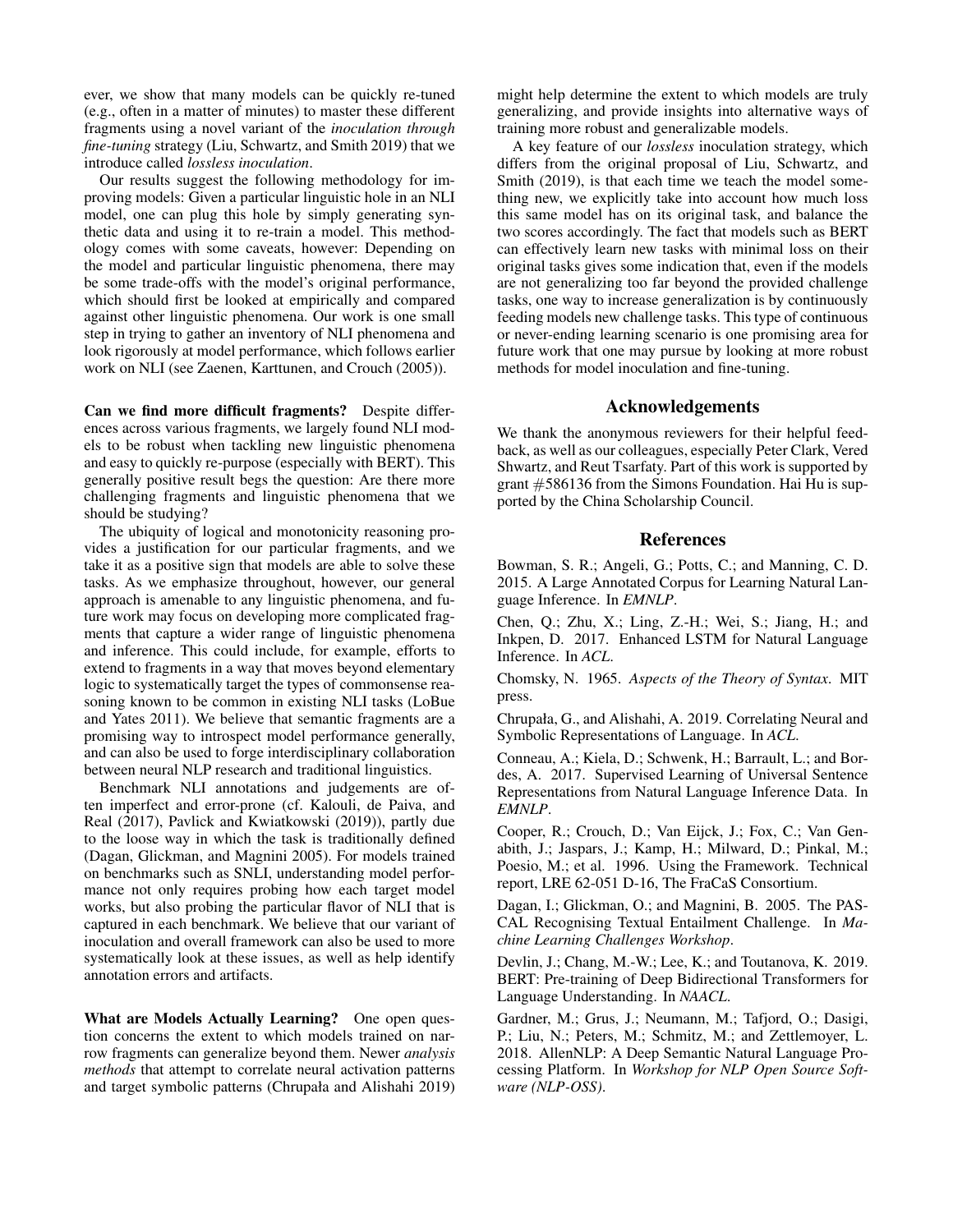Geiger, A.; Cases, I.; Karttunen, L.; and Potts, C. 2018. Stress-Testing Neural Models of Natural Language Inference with Multiply-Quantified Sentences. *arXiv:1810.13033*.

Geiger, A.; Cases, I.; Karttunen, L.; and Potts, C. 2019. Posing Fair Generalization Tasks for Natural Language Inference. In *EMNLP*.

Glockner, M.; Shwartz, V.; and Goldberg, Y. 2018. Breaking NLI Systems with Sentences that Require Simple Lexical Inferences. In *ACL*.

Goldberg, Y. 2019. Assessing BERT's Syntactic Abilities. *arXiv:1901.05287*.

Gururangan, S.; Swayamdipta, S.; Levy, O.; Schwartz, R.; Bowman, S.; and Smith, N. A. 2018. Annotation Artifacts in Natural Language Inference Data. In *NAACL*.

Hu, H., and Moss, L. S. 2018. Polarity Computations in Flexible Categorial Grammar. In *\*SEM*.

Hu, H.; Chen, Q.; Richardson, K.; Mukherjee, A.; Moss, L. S.; and Kuebler, S. 2019. Monalog: a Lightweight System for Natural Language Inference Based on Monotonicity. *arXiv:1910.08772*.

Hu, H.; Chen, Q.; and Moss, L. S. 2019. Natural Language Inference with Monotonicity. In *IWCS*.

Icard, T. F., and Moss, L. S. 2013. A Complete Calculus of Monotone and Antitone Higher-Order Functions. *TACL*.

Icard, T. F., and Moss, L. S. 2014. Recent Progress on Monotonicity. *Linguistic Issues in Language Technology* 9(7):167–194.

Kalouli, A.-L.; de Paiva, V.; and Real, L. 2017. Correcting Contradictions. In *the Computing Natural Language Inference Workshop*.

Lake, B. M., and Baroni, M. 2017. Generalization Without Systematicity: On the Compositional Skills of Sequence-to-Sequence Recurrent Networks. In *ICML*.

Liu, N. F.; Schwartz, R.; and Smith, N. A. 2019. Inoculation by Fine-Tuning: A Method for Analyzing Challenge Datasets. In *NAACL*.

LoBue, P., and Yates, A. 2011. Types of Common-sense Knowledge Needed for Recognizing Textual Entailment. In *ACL*.

McCoy, R. T.; Pavlick, E.; and Linzen, T. 2019. Right for the Wrong Reasons: Diagnosing Syntactic Heuristics in Natural Language Inference. In *ACL*.

Montague, R. 1973. The proper treatment of quantification in ordinary English. In *Approaches to natural language*. Springer.

Naik, A.; Ravichander, A.; Sadeh, N.; Rose, C.; and Neubig, G. 2018. Stress Test Evaluation for Natural Language Inference. In *COLING*.

Parikh, A. P.; Täckström, O.; Das, D.; and Uszkoreit, J. 2016. A Decomposable Attention Model for Natural Language Inference. In *EMNLP*.

Pavlick, E., and Kwiatkowski, T. 2019. Inherent Disagreements in Human Textual Inferences. *TACL* 7:677–694.

Poliak, A.; Haldar, A.; Rudinger, R.; Hu, J. E.; Pavlick, E.; White, A. S.; and Van Durme, B. 2018a. Collecting Diverse Natural Language Inference Problems for Sentence Representation Evaluation. In *EMNLP*.

Poliak, A.; Naradowsky, J.; Haldar, A.; Rudinger, R.; and Van Durme, B. 2018b. Hypothesis Only Baselines in Natural Language Inference. In *\*SEM*.

Pratt-Hartmann, I. 2004. Fragments of Language. *Journal of Logic, Language and Information* 13(2):207–223.

Rozen, O.; Shwartz, V.; Aharoni, R.; and Dagan, I. 2019. Analyzing Generalization in Natural Language Inference via Controlled Variance in Adversarial Datasets. In *CoNLL*.

Salvatore, F.; Finger, M.; and Hirata Jr, R. 2019. Using Syntactical and Logical Forms to Evaluate Textual Inference Competence. *arXiv:1905.05704*.

Steedman, M. 2000. *The Syntactic Process*. MIT Press.

van Benthem, J. 1986. *Essays in Logical Semantics*, volume 29 of *Studies in Linguistics and Philosophy*. Dordrecht: D. Reidel Publishing Co.

Vaswani, A.; Shazeer, N.; Parmar, N.; Uszkoreit, J.; Jones, L.; Gomez, A. N.; Kaiser, Ł.; and Polosukhin, I. 2017. Attention is all you need. In *NIPS*, 5998–6008.

Wang, A.; Singh, A.; Michael, J.; Hill, F.; Levy, O.; and Bowman, S. R. 2018. Glue: A Multi-task Benchmark and Analysis Platform for Natural Language Understanding. In *EMNLP Workshop BlackboxNLP*.

Warstadt, A.; Cao, Y.; Grosu, I.; Peng, W.; Blix, H.; Nie, Y.; Alsop, A.; Bordia, S.; Liu, H.; Parrish, A.; et al. 2019. Investigating BERT's Knowledge of Language: Five Analysis Methods with NPIs. In *EMNLP*.

Weston, J.; Bordes, A.; Chopra, S.; Rush, A. M.; van Merrienboer, B.; Joulin, A.; and Mikolov, T. 2015. Towards AI-Complete Question Answering: A Set of Prerequisite Toy Tasks. *arXiv:1502.05698*.

White, A. S.; Rastogi, P.; Duh, K.; and Van Durme, B. 2017. Inference is Everything: Recasting Semantic Resources into a Unified Evaluation Framework. In *IJCNLP*.

Williams, A.; Nangia, N.; and Bowman, S. 2018. A Broad-Coverage Challenge Corpus for Sentence Understanding through Inference. In *NAACL*.

Yanaka, H.; Mineshima, K.; Bekki, D.; Inui, K.; Sekine, S.; Abzianidze, L.; and Bos, J. 2019a. Can Neural Networks Understand Monotonicity Reasoning? In *ACL Workshop BlackboxNLP*.

Yanaka, H.; Mineshima, K.; Bekki, D.; Inui, K.; Sekine, S.; Abzianidze, L.; and Bos, J. 2019b. HELP: A Dataset for Identifying Shortcomings of Neural Models in Monotonicity Reasoning. In *\*SEM*.

Zaenen, A.; Karttunen, L.; and Crouch, R. 2005. Local Textual Inference: Can it be Defined or Circumscribed? In *the ACL workshop on empirical modeling of semantic equivalence and entailment*.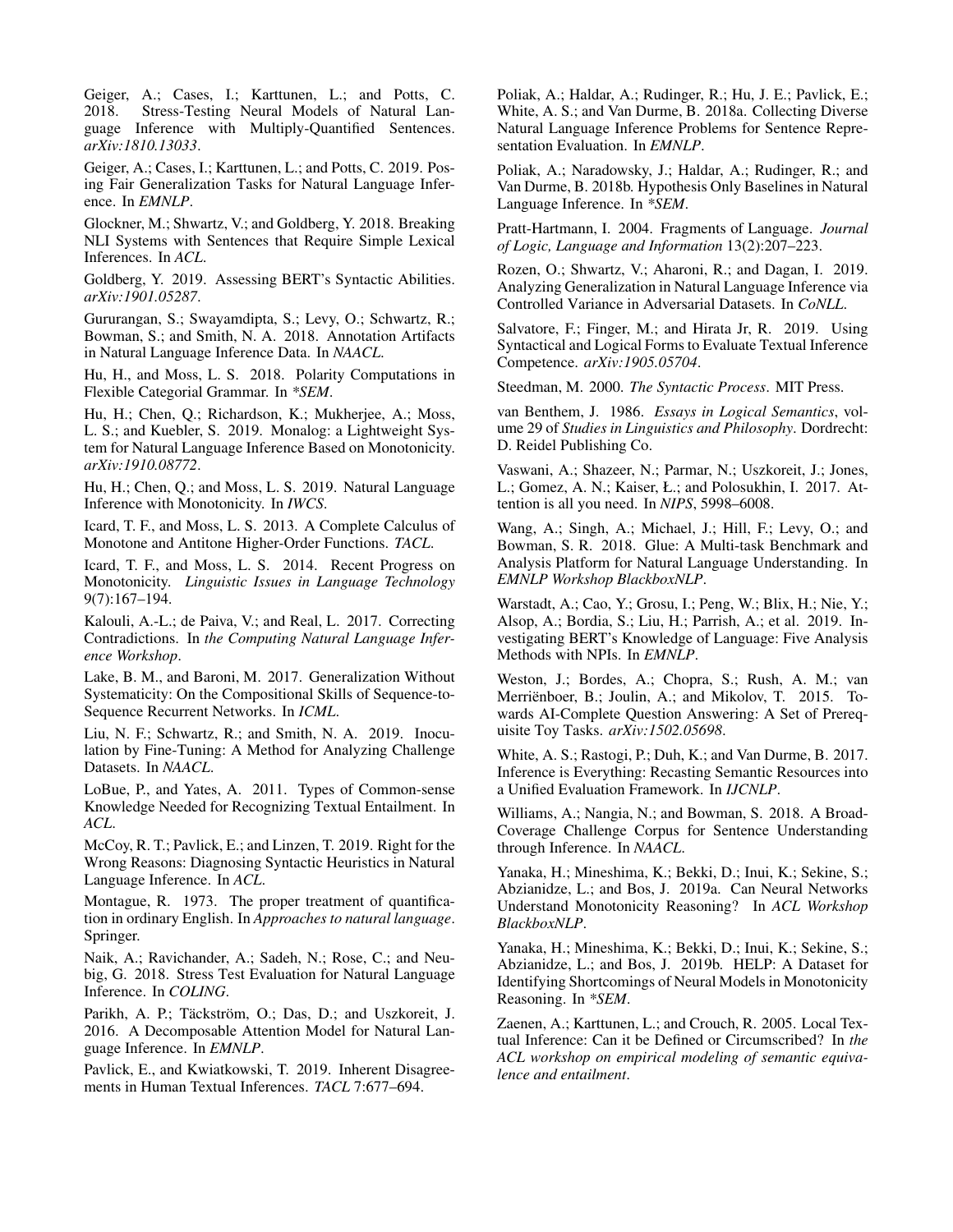# Appendix

We provide more details of how the monotonicity fragment. To generate this fragment, we first defined a grammar with a hand coded lexicon. Then we use the tool described in Hu and Moss (2018) to obtain polarities (arrows) on each constituent of the sentences. Finally we implement the substitution algorithm on the polarized sentences described in Hu, Chen, and Moss (2019). These steps are detailed below.

Grammar and Lexicon All premises in the monotonicity fragment are generated using the grammar and lexicon detailed in Figure 8 included in this Appendix.

Polarization We use the tool from Hu and Moss (2018) to polarize a generated sentence. For example, if the input is every dog slept, their tool will output every<sup>↑</sup> dog<sup>↓</sup> slept<sup>↑</sup> , represented as a CCG tree (Steedman 2000).

Substitution As described in the paper and Figure 4 in the paper, we follow Hu, Chen, and Moss (2019) to generate sentence pairs from an input premise. In simple terms, this algorithm uses depth-first search to expand the sets of inferences, neutrals and contradictions with respect to the premise. The main search tree (Figure 4) is based on inferences, but at each node neutrals and contradictions are also generated (see function substitute() below).

Algorithm 1 show the pseudocode for this procedure. Assuming an input sentence sentence, the model first polarizes this sentence (line 43 using the POLARIZE function) using the algorithm of Hu and Moss (2018) as described above. Three sets of sentences are created (line 2): entailments of sentence (infer), contradictions (contr), and neutral inferences (neutr). Infered sentences from  $infer$  are then selected (starting line 3) and new inferences are generated using the SUBSTITUTE function called on line 8.

The SUBSTITUTE function works in the following way: for each polarized sentence s, it enumerates through all constituents (const) in s's parse tree (equal to  $(2 \mid s \mid -1)$ ) consituents, since we assume binary derivation rules). For each constituent, the polarity marking (i.e., the arrows  $\uparrow, \downarrow$ ) is used to determine how span substitution should work. For example, if the polarity of the constituent if up  $($ <sup> $\dagger$ </sup>, see line 18), then it will generate a span substitution (using the SWAP function) using rules from a knowledge base  $K$  that generalize (or have a greater relation with const). The opposite for constitutes with ↓ labels.

### Algorithm 1 Generating Inferences

**Input:** a sentence sentence, knowledge base  $K$ , depth d, starting depth 0. Output: Lists of inferences.

1: function SEARCH $(ps,d)$ 2: infer, contr, neutr  $\leftarrow [(0,ps)],[],[]$ 3: while  $len(inter) > 0$  do 4: depth,  $s \leftarrow$  infer.pop() 5: depth  $+=1$ 6: if depth  $\leq d$  then 7:  $\triangleright$  Generate new inferences 8:  $e, n, c \leftarrow \text{SUBSTITUTE}(s)$ 9:  $\text{infer.add}((\text{depth}, e))$ 10: neutr.add $(n)$ 11: contr.add $(c)$ 12: return infer, contr, neutr 13: function SUBSTITUTE(s) 14: infer, contr, neutr  $\leftarrow$  [], [], [] 15:  $\triangleright$  Iterate sentence constituents<br>16: **for** const. in *s* **do** for const in  $s$  do 17:  $\triangleright$  If polarity is up, generalize span 18: if const.polarity is ↑ then 19: **for** repl in  $K$ [const]. greater **do** 20:  $ns \leftarrow \text{SWAP}(s, \text{const}, \text{rep1})$ 21:  $ps \leftarrow \text{POLARIZE}(ns)$ 22:  $\qquad \qquad \text{infer.add}(ps)$ 23: **for** repl in  $K$ [const]. less **do** 24:  $ns \leftarrow \text{SWAP}(s, \text{const}, \text{rep1})$ 25:  $ps \leftarrow \text{POLARIZE}(ns)$ 26: neutr.add $(ps)$ 27:  $\triangleright$  If polarity is down, specialize span 28: **if** const.polarity is ↓ then 29: **for** repl in  $K$ [const]. less **do** 30:  $ns \leftarrow \text{SWAP}(s, \text{const}, \text{rep1})$ 31:  $ps \leftarrow \text{POLARIZE}(ns)$ 32: infer.add $(ps)$ 33: **for** repl in  $K$ [const].greater **do**<br>34:  $ns \leftarrow \text{SWAP}(s, \text{const. real})$  $ns \leftarrow \text{SWAP}(s, \text{const}, \text{rep1})$ 35:  $ps \leftarrow \text{POLARIZE}(ns)$ 36: neutr.add $(ps)$ 37:  $\triangleright$  Find negation replacements 38: for repl in  $K$ [const].negate do 39:  $ns \leftarrow \text{SWAP}(s, \text{const}, \text{rep1})$ 40:  $ps \leftarrow \text{POLARIZE}(ns)$ 41: contr.add $(ps)$ 42: return infer, contr, neutr 43:  $ps \leftarrow \text{POLARIZE}(\text{sentence})$ 44: return SEARCH $(ps, d)$